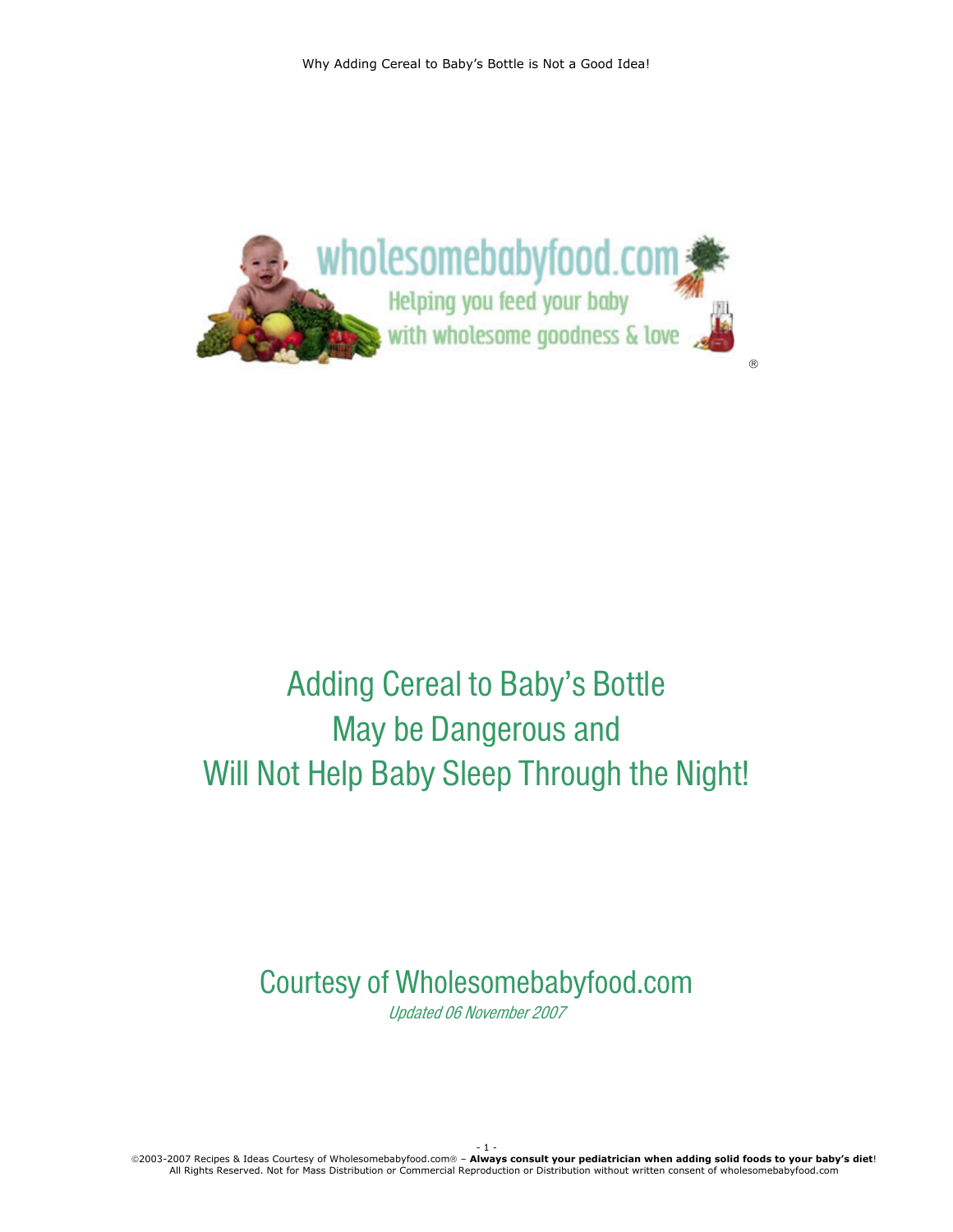Cereal in a Bottle for Baby Will Not Make Baby Sleep Longer - It may make baby over eat!

First let us state that adding cereal to the bottle for an infant who has reflux is entirely different than adding cereal just to try and gain a few more minutes of sleep!

We know that many parents are offered this advice and we know that many are probably tempted to try the old "cereal in the bottle" trick to gain an extra 1-hour (heck even an extra 20 minutes!) of sleep. We also know that this is one of the biggest and possibly one of the most dangerous practices you could engage in. It is not a good idea because you may throw the "Im full" instinct off kilter but more importantly, babies have been known to aspirate cereal from the bottle. Babies who are younger than 4-6 months old seldom know how to properly swallow anything other than breast milk or formula. Inhaling a bottle with cereal in it may have deadly consequences.

# **Why does it seem that adding cereal to a bottle makes a baby sleep longer?**

One explanation that our pediatrician gave was that about the time parents begin to try the cereal in the bottle trick is just about the time that an infant may be sleeping for longer periods at a time. This is a natural progression as baby ages and it oftentimes coincides with the addition of cereal to the bottle. This coincidence perpetuates the dangerous myth that cereal in a bottle does indeed help an infant sleep through the night. To further this explanation, let us recall that between 6-8 months old, baby is often back to waking at night for a feeding. By this time baby should be eating solids and it appears that those solids are no longer helping baby sleep through the night. In reality, baby is hitting another growth spurt and may wake again during the night for more feedings regardless of eating solids!

We think that this statement, by Jan Barger, a certified lactation consultant, pretty much sums it up

"The next time someone tells you to "just give the baby a little cereal to get him to sleep better," ask what she would recommend for an adult who can't sleep. Chances are, her advice would be to drink a glass of warm milk."

Please read through the advice and studies from medical authorities below:

"We studied whether feeding infants rice cereal before bedtime promotes their sleeping through the night. One hundred six infants were randomly assigned to begin bedtime cereal feeding (1 tablespoon per ounce in a bottle) at 5 weeks or at 4 months of age. Caretakers recorded the infant's sleep from age 4 to 21 weeks for one 24-hour period per week. Sleeping through the night was defined as sleeping at least 8 consecutive hours, with the majority of time being between the hours of midnight and 6 AM. The results were also reviewed changing the requirement from 8 hours to 6 hours." T*Infant sleep and bedtime cereal*TT <sup>T</sup>**-** HTU*Macknin ML*UTH*,* HTU*Medendorp SV*UTH*,* HTU*Maier MC*UTH. *Department of Pediatrics, Cleveland Clinic Foundation, OH 44195-5045.*

"There was no statistically significant trend or a consistent tendency of one group to have a higher proportion of sleepers than the other. Therefore, feeding infants rice cereal in the bottle before bedtime does not appear to make much difference in their sleeping through the night." NIH Medical Library - Study **on Infant Sleep & Bedtime Cereal.**